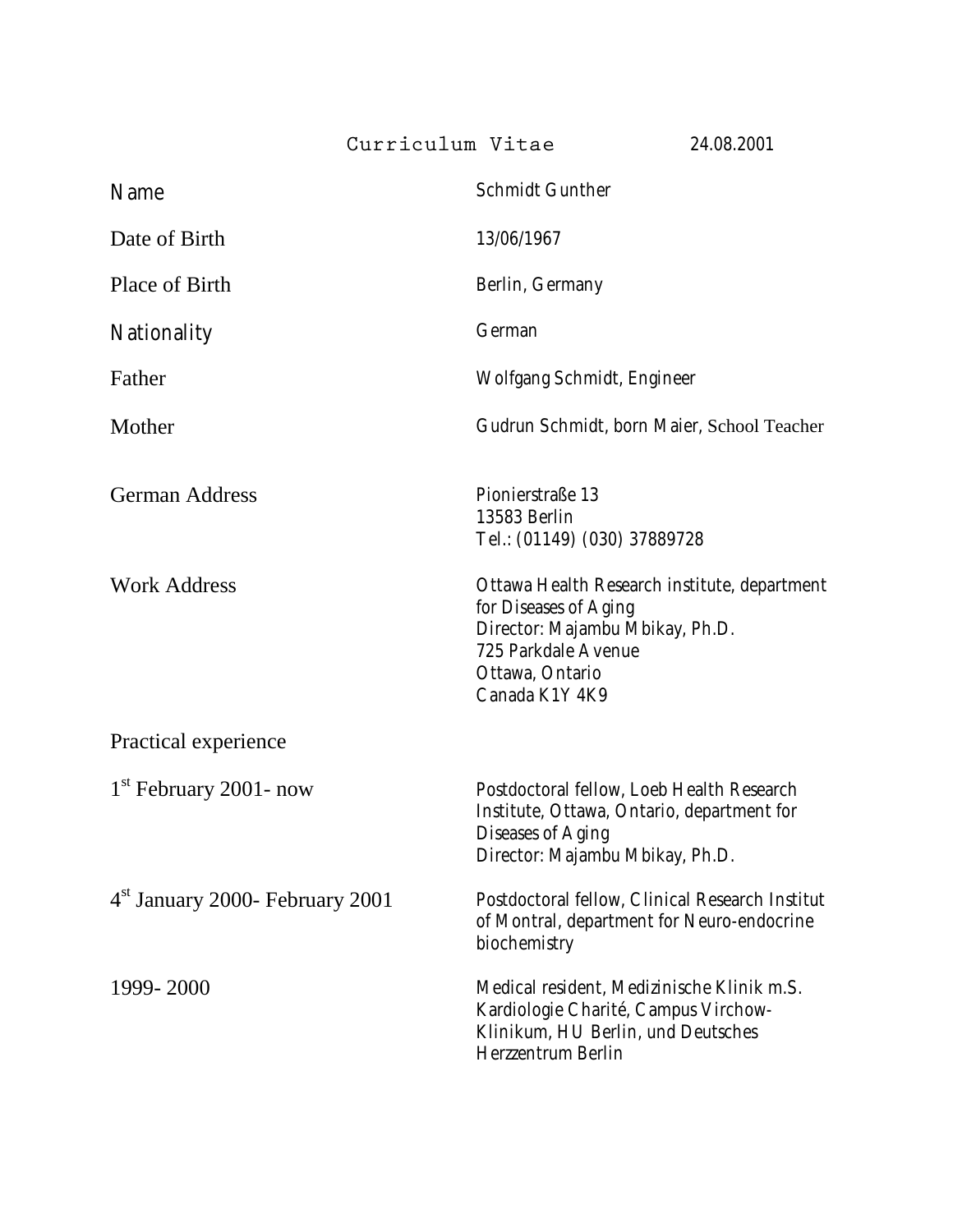| 1997-1999                        | Medical internship (AiP), Medizinische<br>Klinik m.S. Kardiologie Charité, Campus<br>Virchow-Klinikum, HU Berlin, und Deutsches<br>Herzzentrum Berlin                                                                  |
|----------------------------------|------------------------------------------------------------------------------------------------------------------------------------------------------------------------------------------------------------------------|
| <b>Examinations and licences</b> |                                                                                                                                                                                                                        |
| 1999                             | German unrestricted medical licence                                                                                                                                                                                    |
| 1997                             | Medical school graduation FU Berlin                                                                                                                                                                                    |
| 1987-1996                        | School of medicine                                                                                                                                                                                                     |
| <b>Graduate Education</b>        |                                                                                                                                                                                                                        |
| 1995-1996                        | Final year of medical school,<br>3 four- month rotations in<br>· surgery at Lynarstr. Clinic Spandau, Berlin<br>· medicine at Deutsches Herzzentrum Berlin<br>• neurology at Free University Berlin, Virchow<br>Clinic |
| 1989-1995                        | Student of clinical medicine at Free University<br>Berlin                                                                                                                                                              |
| 1987-1989                        | Student of preclinical medicine at Free<br><b>University Berlin</b>                                                                                                                                                    |
| Education                        |                                                                                                                                                                                                                        |
| 1984-1987                        | Berlin Spandau High School (Gymnasium<br>L.Braun)                                                                                                                                                                      |
| 1983-1984                        | Elementary School (H.Matern, Berlin,<br>Prenzlauer Berg)                                                                                                                                                               |
| 1976-1983                        | School for foreign languages (J.G.Herder,<br>Berlin, Lichtenberg)                                                                                                                                                      |